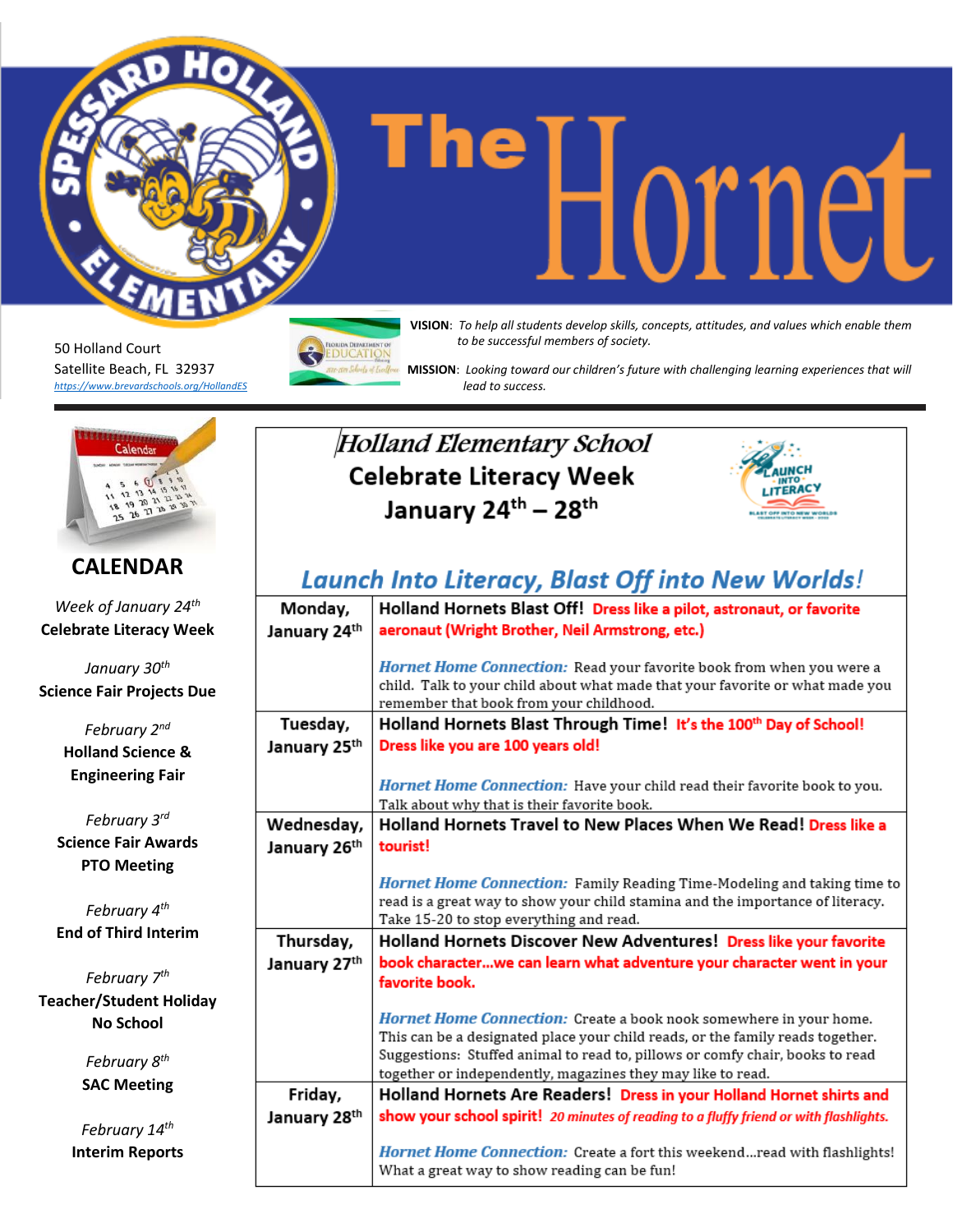# **SCHOOL NEWS**



The following students were recognized for demonstrating the greatest amount of our November Character Trait, GENEROSITY! Students were nominated by each teacher for demonstrating GRATITUDE in their classrooms.

#### **Kindergarten**

Ava Alperin – Bonomo Aria Johnstone – McDonald Lucy Therrian – Terry **First Grade** Evan Pelling – Breder Myles Roberto – Hering Nai'a Breder – McAuliffe Austin Thornton - Patton **Second Grade** Madison Benecke – Culbreth Kahrya Hood – Lo Terry Stepan – Vizzini **Third Grade** Kaylynn Lopez – B. Brown Gregory Frye - DeMarco Slade Weisner – Hodge Preston Watlington – Smith **Fourth Grade** Jaiden Roberto - Devletoglou Travis Ault – Manifold Landon Kearney – Wirta **Fifth Grade** Gianna Shriver - Christensen Annalise Lawson – Lane Mai Ha - Rodriguez **Sixth Grade** Connor Hogue – R. Brown Airrianna Lopez - Donaldson Alex Rupert - Joyce Summer Hanney - Spencer

**January Character Trait:** 

**BEE THE CHANGE** 

**INTEGRITY**

**Spelling** 



#### Science & Engineering Fair Projects Due *January 31, 2022*

*All 4th -6 th grade science projects (optional this year) are due on January 31st . For questions for 4 th grade, contact Mrs. Manifold, for 5<sup>t</sup> grade Ms. Rodriguez, 6 th grade, Mr. Joyce!*

## **Holland Spelling Bee Winners!**

Congratulations to **Silas Sanford**, the **winner** of Holland's recent **Spelling Bee**! Congratulations also

to our runner-up, **Bella Denson**. We are proud of all our classroom winners and outstanding spellers who competed:

- Kendall Brinkman
- Kate Christiansen
- Sawyer Conley
- Elliana Gautier-Mejia
- Stephen Paul
- Landon Kearney
- Alex Fleischman
- Ava Schanck
- Riley Kendrick
- Cora Giganti
- Alaysa Hunter
- John Garnish
- Kolton Swader
- Bradley Spencer
- Finn Redd
- Ansley Harston
- Adrianna Stazzone

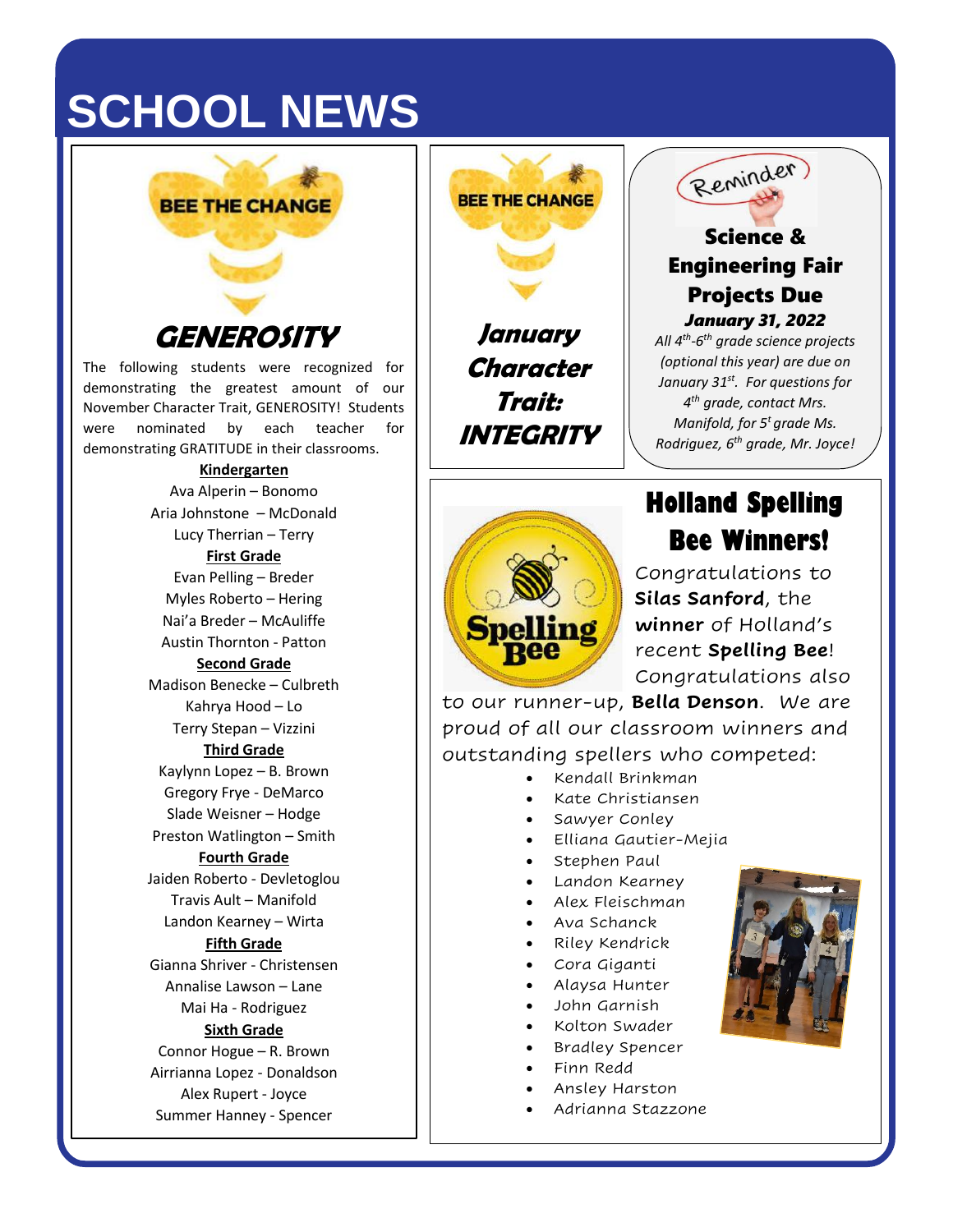# **SCHOOL NEWS**



**CONGRATULATIONS and THANK YOU for all you do for Holland!**

*Adult*: **Kimberly Wise** *Youth*: **Henry Christiansen**

### Running Late?

If your child arrives after the 8:00 am tardy bell has already rung and there are no personnel supervising the car loop, please park and escort your child into the office to sign him/her in. Thank you for your cooperation!



Friday, February 18 **Friday February 21** 

# PARENT **LEADERSHIP** Team Meetings

**The BPS Government and Community Relations Department hosts periodic Parent Leadership Team Meetings for Brevard Schools parents.** 

**If you would like to represent Holland Elementary at these meetings, please contact us at [HollandElementary@brevardschools.org](mailto:HollandElementary@brevardschools.org) or at 321-773-7591. There will be three meetings this semester as follows:**

- **February 25**
- **March 25**
- **April 22**

**Each meeting will take place via Zoom and will occur from 10:00 am until 12:00 pm.**



Several of Holland students' artwork will be featured in the Melbourne Square Mall Art Show beginning this Sunday, January 23<sup>rd</sup> through Sunday, February 6<sup>th</sup>.

Take a moment to stop by to view the work of our talented Hornet artists under the leadership of our awesome Art Teacher, Mrs. Griffin!